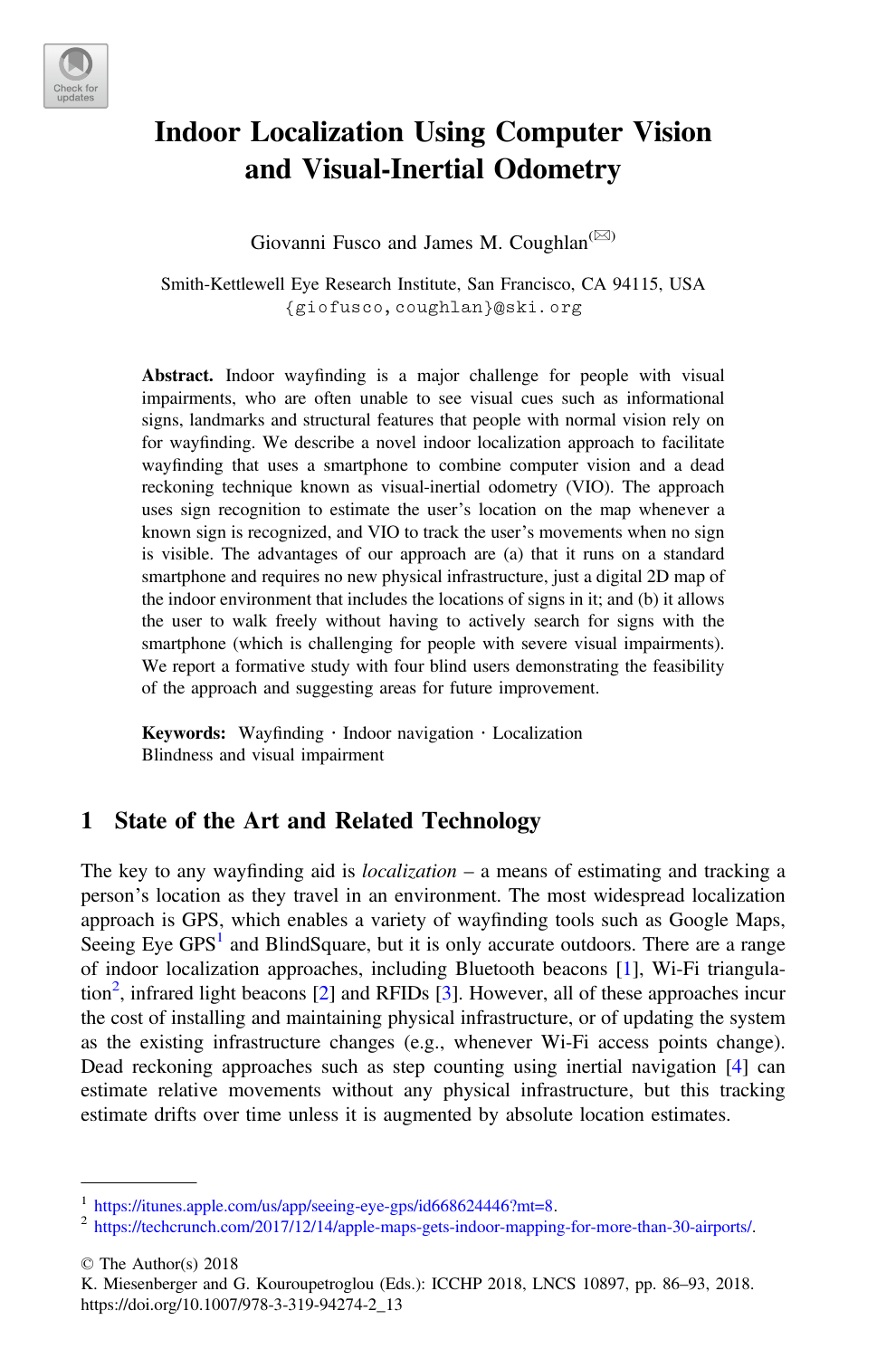Computer vision is a promising localization approach, but most past work in this area has either required special hardware [[5\]](#page-6-0) or the use of detailed 3D models of the environment [[6\]](#page-6-0) that are time-consuming to generate and make the approach vulnerable to superficial environmental changes (e.g., new carpeting, moved tables and chairs). To overcome this limitation in past work we developed an indoor localization system [\[7](#page-7-0)] that combines step counting with computer vision-based sign recognition. However, while the step counting algorithm works well for participants who walk with a regular gait, it is unreliable when the gait becomes irregular and halting – which is not unusual when visually impaired people explore unfamiliar surroundings. Accordingly, in our new approach we replaced step counting with visual-inertial odometry (VIO) [[8\]](#page-7-0), which functions well even if the user is walking with an irregular gait.

#### 2 Overall Approach

Our localization approach uses a smartphone, held by the user or worn on the chest, to acquire several video frames per second. A 2D digital map of the indoor environment specifies the location, orientation (i.e., flush against the wall or perpendicular to it) and appearance of each sign in the environment. In each video frame, whenever a sign is recognized, the apparent size and perspective of the sign in the image determine the camera's pose relative to the sign and therefore the user's approximate location on the map (Fig. [1a](#page-2-0)). Our current prototype recognizes only barcode-like signs [[9\]](#page-7-0) printed on paper (Fig. [1b](#page-2-0)), but in the future we will extend the approach to recognize arbitrary flat signs, such as the standard Exit signs that our previous system [[7\]](#page-7-0) recognized.

In our experience with blind users exploring an environment, signs are only visible and recognizable in a small fraction of video frames, so it is crucial that we estimate the user's movements in between sign recognitions. We accomplish this using VIO [[8\]](#page-7-0), which combines the tracking of visual features in the environment with data from the smartphone's inertial measurement unit (IMU) to estimate changes in the smartphone's (X, Y, Z) location and 3D orientation (roll, pitch and yaw) over time. These movement estimates are projected to the 2D map domain, so that the user's trajectory on the map is estimated continuously over time.

We have implemented a prototype system on the iPhone 8 smartphone, using OpenCV<sup>3</sup> to perform sign recognition and pose estimation, and Apple's  $ARKi<sup>4</sup> iOS$ software to perform VIO. (ARKit is compatible with the iPhone 6s and newer iPhone models; a similar tool, ARCore, is available to perform VIO on newer Android devices.) Currently the system runs as a logging app that captures video in real time, and saves the video and VIO data to the smartphone's memory, which is analyzed on a computer offline. To maximize the chances of capturing images of signs, real-time audio feedback alerts the user whenever the line of sight deviates too far above or below the horizon. In the future we will implement the system as a standalone

<sup>3</sup> [https://opencv.org/.](https://opencv.org/)

<sup>4</sup> <https://developer.apple.com/arkit/>.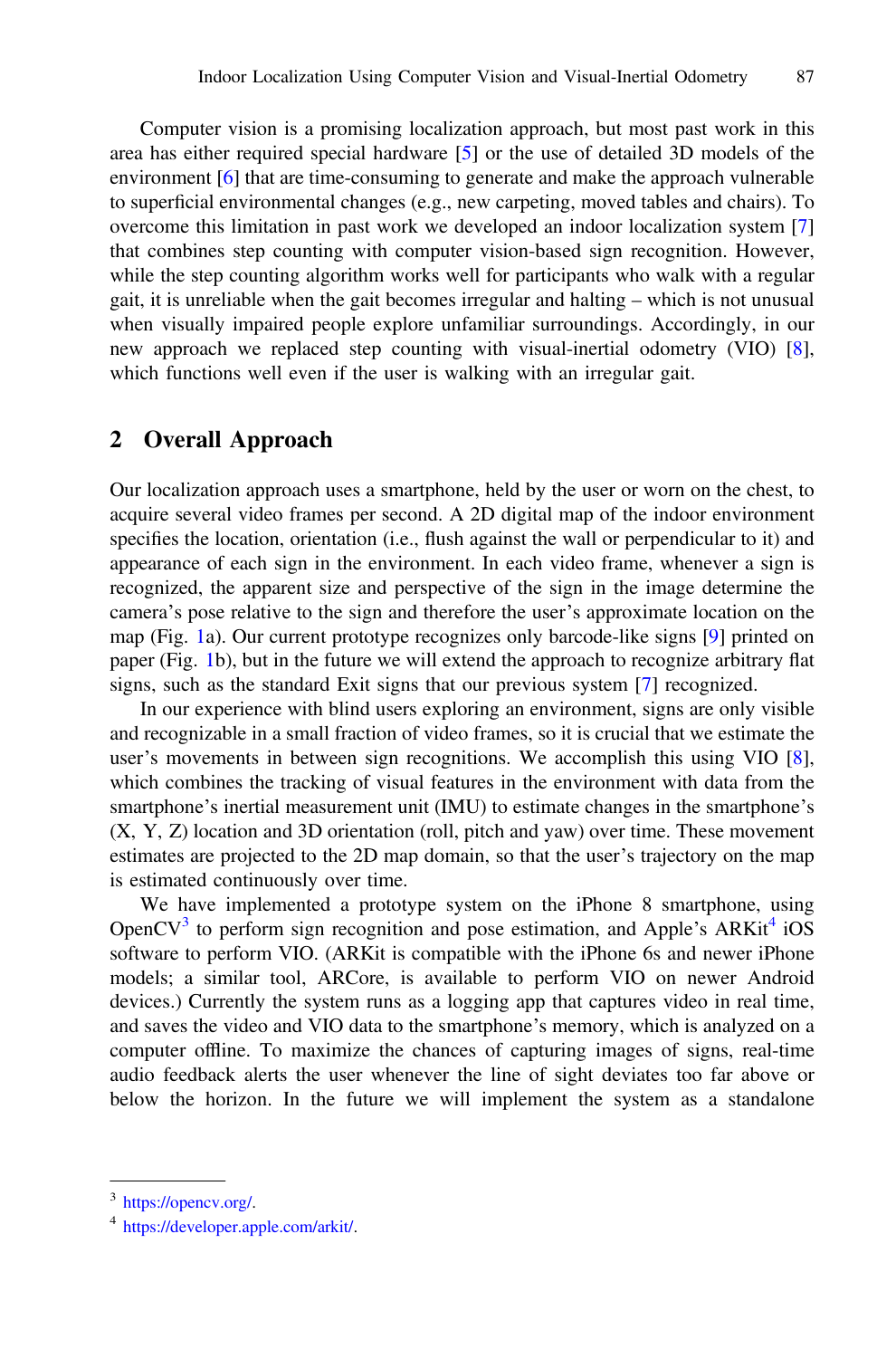<span id="page-2-0"></span>

Fig. 1. Overall approach. (a) Signs provide absolute location estimates. Images of an Exit sign (cropped for visibility) taken from three locations are shown on the right, with dashed arrows to corresponding red dots showing approximate location of camera inferred from each image. (b) Prototype system tested in this work uses barcode-like marker patterns, shown here, affixed to the corridor walls instead of Exit signs; we will use Exit signs and other existing signs in place of markers in the future. (c) Map of indoor environment used in our experiments shows sample trajectories estimated along routes R1 (green) and R2 (red). (Color figure online)

wayfinding app that issues directional real-time audio feedback, including turn-by-turn directions and identification of nearby points of interest.

## 3 Evaluating Localization Accuracy

Both the sign recognition and VIO algorithms contribute significant noise to the location estimates, so we devised a simple procedure to evaluate the localization accuracy. The procedure establishes an approximate ground truth location at selected reference points in the path taken by the user. This is accomplished by having an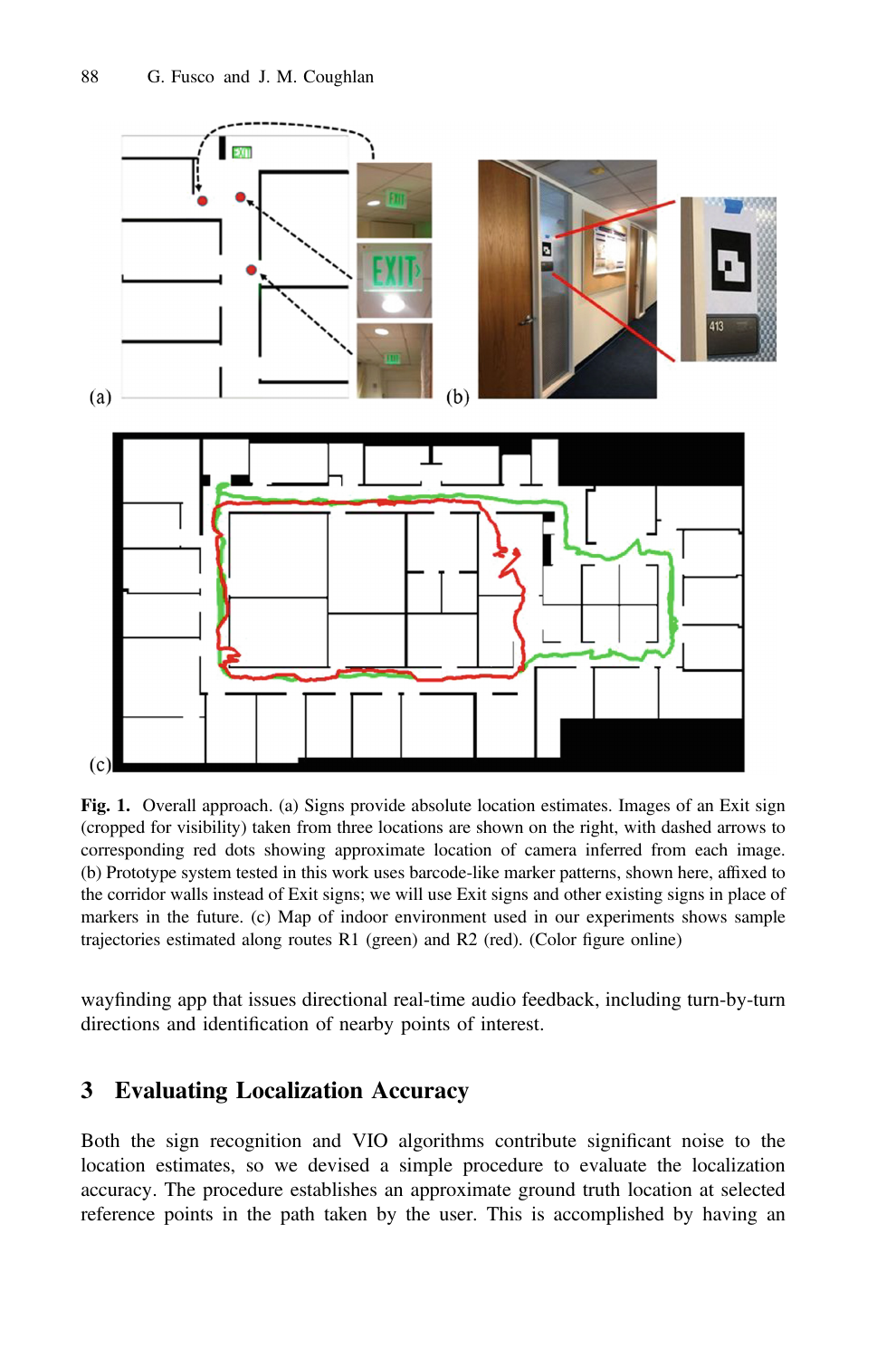experimenter follow a few meters behind the traveler and take a video of his/her footsteps. This video is reviewed offline, with the experimenter noting each frame when the traveler passes by a reference point (such as a door) and using visual context (e.g., nearby doors and other features) to determine the corresponding ground truth location on the map. The ground truth location for each reference point is then entered by clicking on the corresponding location on the map. We estimate that the ground truth location is accurate to about 1 m, which implies that errors can be estimated to approximately 1 m accuracy.

In our experiments we used about 15–25 selected reference points to evaluate each route, depending on the length of the route and the visibility of landmarks. The data logged by the traveler's app is time-synched with the video so that any reference point in the video is associated with the corresponding logging data. In this way, the ground truth location of each reference point may be directly compared with the corresponding location estimated from the logging data.

Finally, we estimated the participant's average walking speed in each trial simply by dividing the route length by the time it took to traverse the route. We note that in some trials in which the participant used a guide dog, the dog paused at certain points along the path – thus in these cases the average walking speed estimate is an underestimate of the typical walking speed.

### 4 Formative Study

We conducted a formative study that took place on one floor of the main Smith-Kettlewell office building, with dimensions 39 m  $\times$  2[1](#page-2-0) m (Fig. 1c). A total of 41 barcode signs (Fig. [1](#page-2-0)b) were posted on the walls. In all the experimental trials the experimenter followed the participant from a few meters behind, recorded video of the participant's movements, and issued verbal directions (e.g., "turn left in 5 ft") to guide the participant in real time along the desired route; he also acted as a safety monitor, ready to intervene if necessary to avoid a collision or tripping hazard. Each route (Fig. [1](#page-2-0)c) was a closed circuit, R1 (77 m long) and R2 (58 m long). Participants were instructed to walk with whatever travel aid they wished to use (white cane or guide dog), and in each trial they either held the smartphone in one hand or else attached it to the strap of a satchel (small shoulder bag) that they wore. Before participants used the system, we explained how it worked, including the audio feedback to help them maintain a horizontal line of sight and the need to avoid moving the camera quickly (which causes motion blur and thereby degrades the image quality) or covering the camera lens with the hands.

The study began with a brief evaluation of the system by one blind participant (P0), which allowed us to test the system, our training procedure and experimental protocol and then refine it before testing with three additional participants (P1–P3). In all, the four participants included two females and two males, with ages ranging from 24–40 years; two of them had no form or light perception, and the other two had very limited form and light perception (e.g., allowing them to perceive large objects and shadows).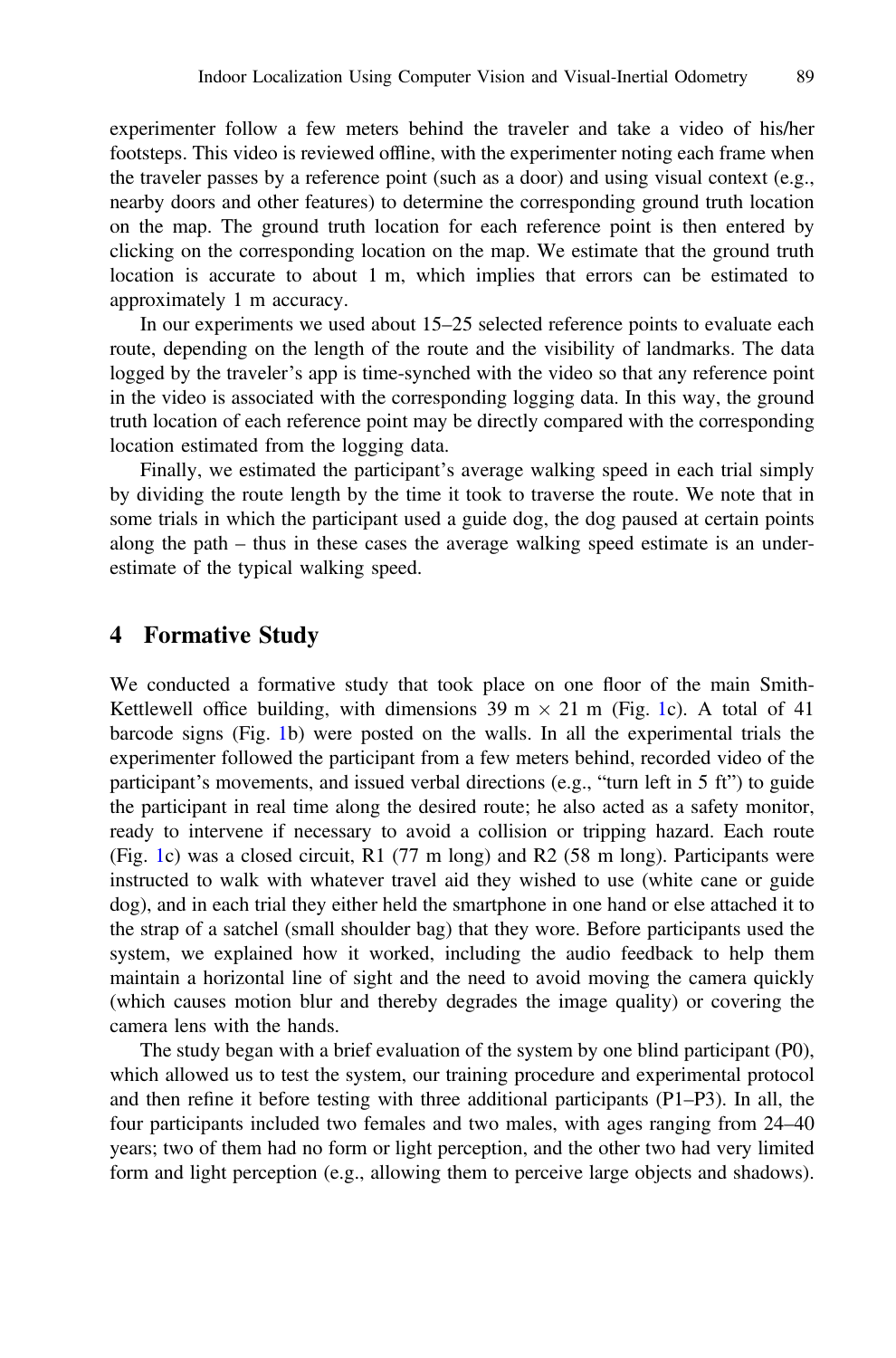<span id="page-4-0"></span>Participant P0 used a white cane, but was unable to handle the cane while holding the phone, so we only tested him using the satchel. He completed route R1 in both directions (clockwise and counterclockwise), for a total of two trials.

Next, three blind participants participated in the evaluation phase of the study. Each participant completed eight trials: both routes R1 and R2, traversed in both directions, and in the handheld and satchel conditions. Participant P1 used a white cane, while participants P2 and P3 used a guide dog. The performance evaluation for all participants P1–P3 includes the median localization error, maximum localization error and average walking speed for each participant under each combination of route (R1 and R2) and carrying condition (hand and satchel), aggregated over both walking directions (i.e., two consecutive trials). The results are tabulated in Table 1 and shown graphically in Fig. [2.](#page-5-0) The system's performance was satisfactory for P1 and P2, with median errors around 1 m, but very poor for P3, with errors from a few meters to tens of meters. We note that reference points for which no localization was available were not included in the performance evaluations; such missing points were rare for P1 and P2 but very common for P3.

Table 1. Performance evaluation showing median localization error, maximum localization error and average walking speed for each participant and condition. Errors are in meters, and speeds in meters/second. (Error accuracy is limited to approximately 1 m, the accuracy of the ground truth locations.)

|                | Partic. R1 satchel                                                                                     | R1 hand                  | R <sub>2</sub> hand                                   | R <sub>2</sub> satchel |
|----------------|--------------------------------------------------------------------------------------------------------|--------------------------|-------------------------------------------------------|------------------------|
| P1             | $\vert 0.57, 18.34, 0.63 \vert$                                                                        | $\vert$ 0.49, 1.42, 0.83 | $\vert 0.56, 2.75, 0.86 \vert 0.45, 4.01, 0.83 \vert$ |                        |
| P <sub>2</sub> | $\vert$ 1.22, 3.79, 0.78                                                                               | $\pm 0.93, 3.96, 0.91$   | $\vert 0.98, 2.86, 0.68 \vert 0.87, 3.33, 0.83 \vert$ |                        |
| <b>P</b> 3     | $\vert$ 24.52, 52.33, 1.05 $\vert$ 2.51, 12.11, 1.14 $\vert$ 2.63, 4.60, 1.04 $\vert$ 1.37, 5.37, 1.16 |                          |                                                       |                        |

The poor results for P3 resulted from her very rapid walking speed, which caused motion blur and also severely limited the number of frames in which signs were recognized. Since each sign is visible from only a limited region defined by a certain range of distances and viewing angles, a faster speed implies less time spent traversing this region, and thus fewer chances to glimpse the sign; this resulted in very few sign recognitions in each trial for P3 (in fact, none in one trial). In the future we will explore ways of improving the sign recognition to accommodate faster walking speeds. We also note that we will use signs such as Exit signs in the future, which are visible from a wider range of locations than the signs we used.

All participants expressed interest in an effective indoor wayfinding system, and they commented on possible ways of holding or wearing the smartphone for our approach. P0 suggested many possible ways of wearing the smartphone, including attaching it to a broach or tie clip, or wearing an eyeglass-mounted camera; P1 suggested using a holster to clip the smartphone to the satchel strap, and pointed out the possibility that holding the smartphone while walking might invite theft; P2 felt it should be straightforward to attach the smartphone to the strap of the purse she usually carries with her, but was also pleasantly surprised that it was easy to hold the smartphone while walking; and P3 explained that she would choose to hold the smartphone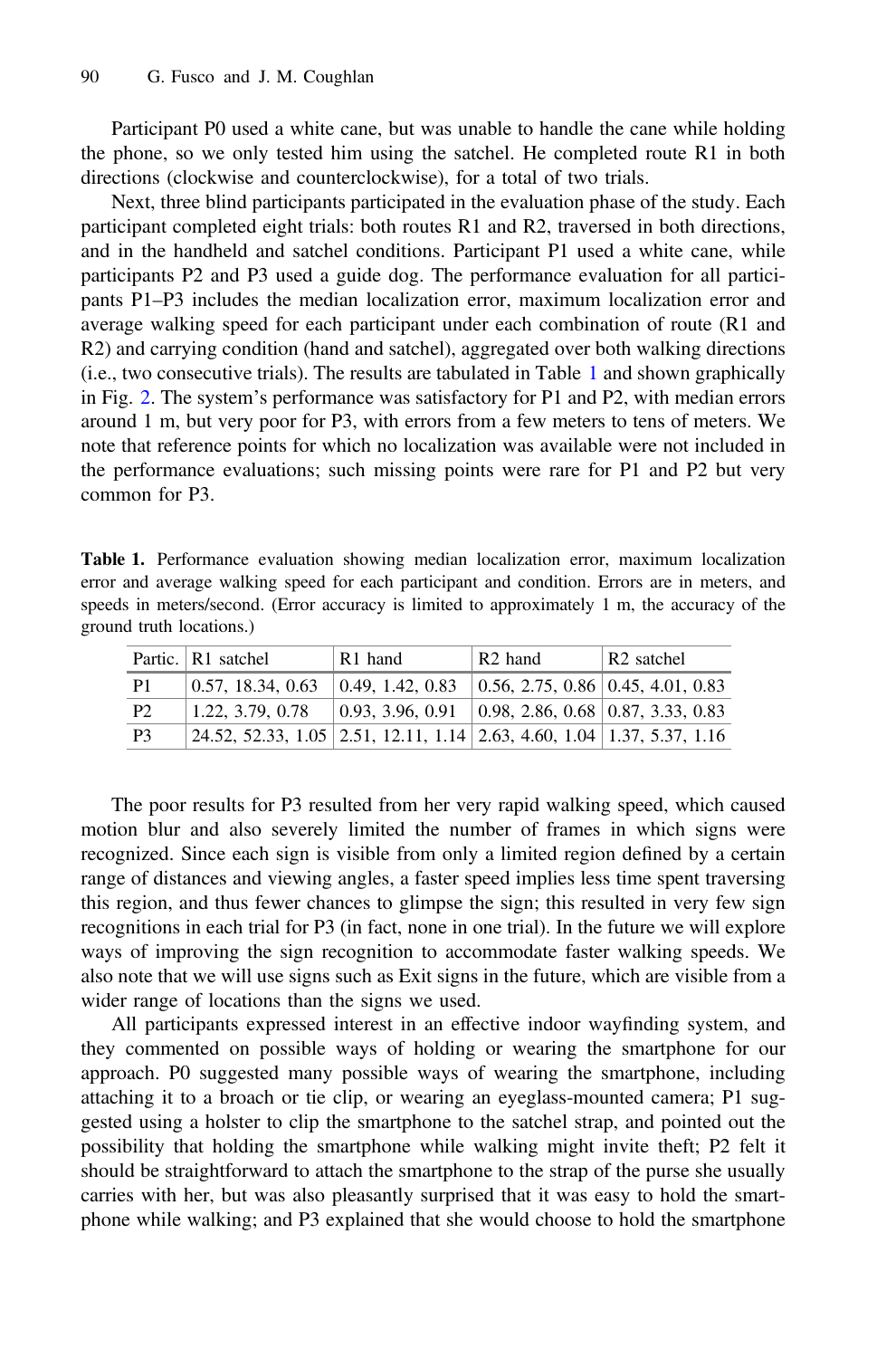<span id="page-5-0"></span>while walking, since she is already in the habit of doing so (e.g., to text message or use Google Maps). These comments suggest that different users will seek various ways of holding or wearing the smartphone, depending on individual preferences and circumstances. Thus in the future we will explore multiple options to meet diverse needs, including the option of using an external wearable camera, rather than attempting to find a single approach for all users.



Fig. 2. Graphs of performance evaluation data from Table [1](#page-4-0). Data from participants P1, P2 and P3 are shown in red, green and blue, respectively. Left: median and maximum error (meters), indicated by data points connected by vertical lines. Median errors are mostly under 1.5 m, with the exception of P3, whose rapid walking speed led to severe localization errors (see text). Right: average walking speed (meters/second). (Color figure online)

#### 5 Conclusions and Future Work

We have demonstrated the feasibility of a novel indoor localization approach that is usable by visually impaired travelers under a range of normal operating conditions. The approach has the advantage of requiring no added physical infrastructure, and exploits the localization information conveyed by standard informational signs without forcing a visually impaired user to explicitly search for them. We also stress that the approach is applicable to people with normal or impaired vision, who may use a cane or guide dog, and it should also function for people traveling in a wheelchair.

Future work will proceed in several directions. The first will entail enlarging the range of conditions under which our approach functions, such as a rapid walking pace, which may require improved sign recognition and/or a faster frame rate. We will extend the sign recognition algorithms to accommodate arbitrary planar signs, and will focus on maximizing their ability to recognize signs from a wide range of viewing angles and distances.

In addition, we will incorporate more information in the localization algorithm, including (a) sign visibility, enforcing the fact that a sign cannot be seen through an intervening wall or other opaque barrier, and (b) traversability constraints, reflecting the impossibility of walking through walls. A natural way to incorporate this additional information is to maintain and evolve a distribution of multiple location hypotheses over time using a framework such as particle filtering [\[10](#page-7-0)], which is standard in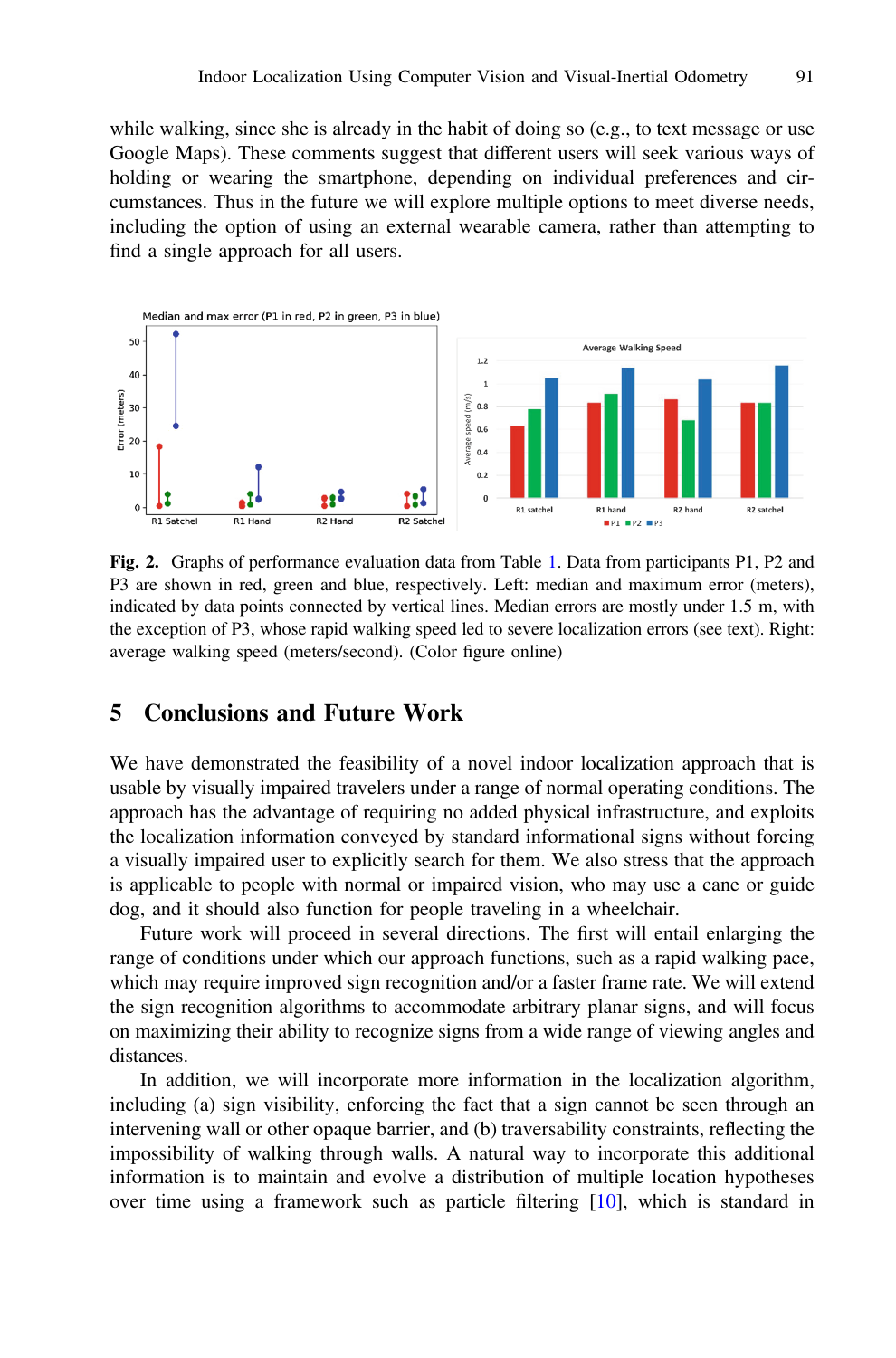<span id="page-6-0"></span>robotics applications. The particle filtering framework will be useful for explicitly representing uncertainty about the user's location, which may result from detections of signs at long distances (camera pose estimation is noisy when the sign appears small in the image), ambiguity about which sign has been detected (e.g., multiple Exit signs in a building may have identical appearance), or when no sign has been recognized for some length of time. Another source of absolute localization information that we will incorporate, when available, is the signals from Wi-Fi and from Bluetooth beacons.

This paper has focused on our development of a localization algorithm, but a considerable amount of work will also be required to transform this into a full wayfinding system that runs as a standalone app, with a fully accessible user interface that provides turn-by-turn directions and/or information about nearby points of interest. We will develop a streamlined approach for creating digital maps (which in some cases will have to be scanned in from paper maps) and annotating them with sign information, including photos of non-standard signs to train the sign recognition algorithms. While we envision that the mapping process will be accomplished primarily by sighted assistants (perhaps using crowdsourcing), we will explore the possibility of making some annotation features accessible to visually impaired users, for example, enabling them to add their own points of interest to an existing map. Finally, ongoing testing of the system with both blind and low vision users will guide the entire development process to ensure that the wayfinding system is maximally effective and easy to use.

Acknowledgments. The authors were supported by NIDILRR grant 90RE5024-01-00.

## **References**

- 1. Ahmetovic, D., Gleason, C., Kitani, K., Takagi, H., Asakawa, C.: NavCog: turn-by-turn smartphone navigation assistant for people with visual impairments or blindness. In: Proceedings of the 13th Web for All Conference (W4A 2016). ACM, New York (2016). Article No. 9, 2 p. [https://doi.org/10.1145/2899475.2899509](http://dx.doi.org/10.1145/2899475.2899509)
- 2. Brabyn, L.A., Brabyn, J.A.: An evaluation of 'Talking Signs' for the blind. Hum. Factors 25 (1), 49–53 (1983). [https://doi.org/10.1177/001872088302500105](http://dx.doi.org/10.1177/001872088302500105)
- 3. Ganz, A., Gandhi, S.R., Wilson, C., Mullett, G.: INSIGHT: RFID and Bluetooth enabled automated space for the blind and visually impaired. In: 2010 Annual International Conference of the IEEE Engineering in Medicine and Biology, Buenos Aires, pp. 331–334 (2010). [https://doi.org/10.1109/iembs.2010.5627670](http://dx.doi.org/10.1109/iembs.2010.5627670)
- 4. Flores, G., Manduchi, R.: Easy return: an app for indoor backtracking assistance. In: ACM CHI Conference on Human Factors in Computing Systems 2018, Montreal, Canada (2018). [https://doi.org/10.1145/3173574.317359](http://dx.doi.org/10.1145/3173574.317359)
- 5. Hu, F., Zhu, Z., Zhang, J.: Mobile panoramic vision for assisting the blind via indexing and localization. In: Agapito, L., Bronstein, Michael M., Rother, C. (eds.) ECCV 2014. LNCS, vol. 8927, pp. 600–614. Springer, Cham (2015). [https://doi.org/10.1007/978-3-319-16199-](http://dx.doi.org/10.1007/978-3-319-16199-0_42) [0\\_42](http://dx.doi.org/10.1007/978-3-319-16199-0_42)
- 6. Gleason, C., Guo, A., Laput, G., Kitani, K., Bigham, J.P.: VizMap: accessible visual information through crowdsourced map reconstruction. In: Proceedings of the 18th International ACM SIGACCESS Conference on Computers and Accessibility (ASSETS 2016), pp. 273–274. ACM, New York (2016). [https://doi.org/10.1145/2982142.2982200](http://dx.doi.org/10.1145/2982142.2982200)